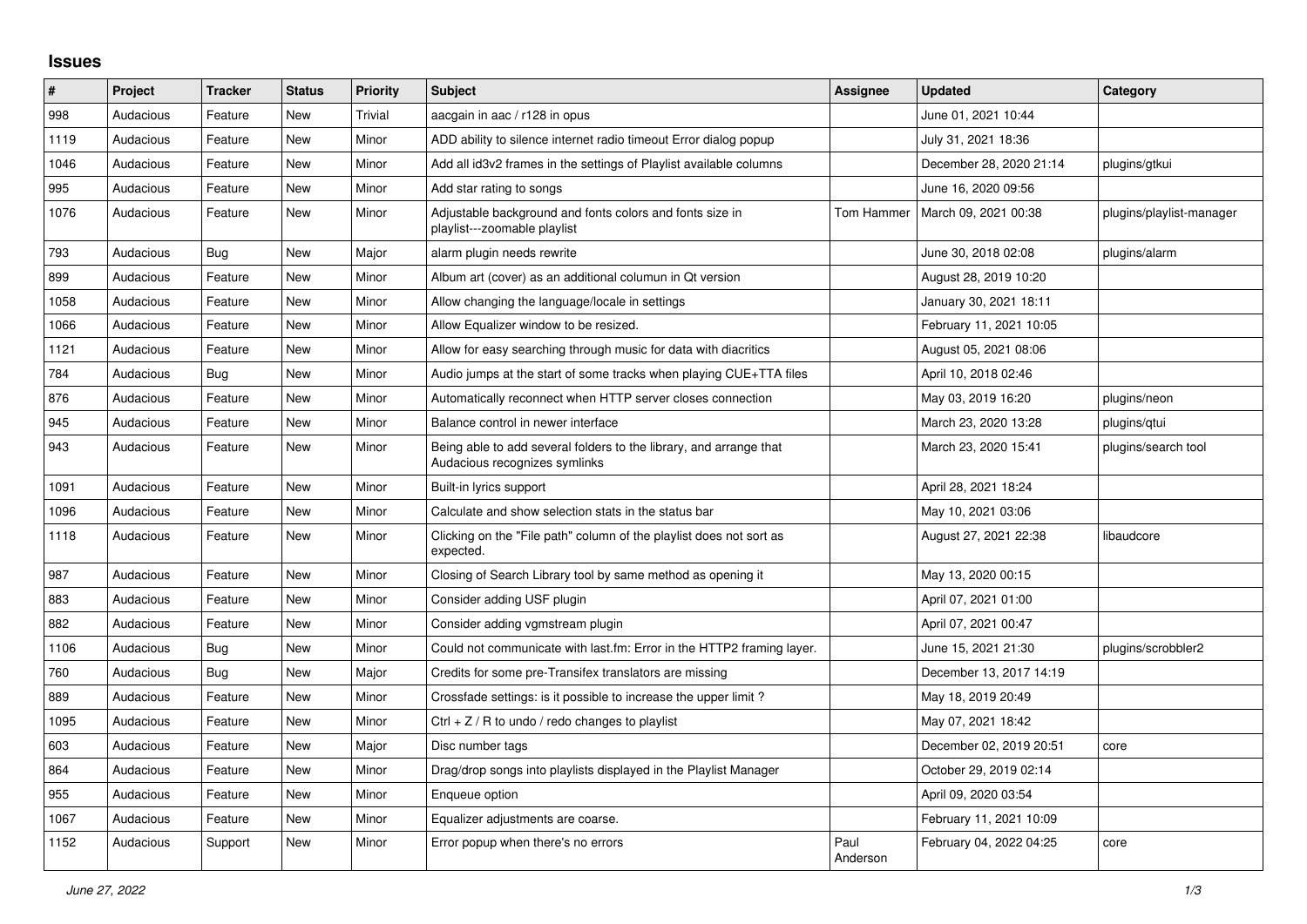| $\sharp$ | Project   | <b>Tracker</b> | <b>Status</b> | <b>Priority</b> | <b>Subject</b>                                                                                                                            | <b>Assignee</b> | <b>Updated</b>           | Category           |
|----------|-----------|----------------|---------------|-----------------|-------------------------------------------------------------------------------------------------------------------------------------------|-----------------|--------------------------|--------------------|
| 875      | Audacious | Feature        | New           | Major           | Extended M3U support                                                                                                                      |                 | March 20, 2019 19:11     | plugins/m3u        |
| 1116     | Audacious | Feature        | New           | Minor           | feature request: miniview mode with QT or GTK interace                                                                                    |                 | February 08, 2022 06:53  |                    |
| 1082     | Audacious | Feature        | New           | Minor           | File writer option to pad track numbers with leading zeros                                                                                |                 | March 31, 2021 00:15     | plugins/filewriter |
| 1130     | Audacious | Feature        | New           | Minor           | folders for tabs in the playlist head (an enhancement suggestion, not a<br>bug)                                                           |                 | October 24, 2021 19:04   |                    |
| 500      | Audacious | Feature        | <b>New</b>    | Minor           | fullscreen album art                                                                                                                      |                 | April 08, 2020 19:17     |                    |
| 1098     | Audacious | Feature        | <b>New</b>    | Minor           | Hide empty Services playlist sub-menu                                                                                                     |                 | May 10, 2021 09:25       | libaudgui          |
| 1108     | Audacious | Feature        | New           | Minor           | HTTPS support for Windows builds                                                                                                          |                 | December 27, 2021 04:45  | plugins/neon       |
| 1145     | Audacious | Support        | New           | Minor           | I started to code, I need m-tags support for audacious to tag files<br>witthout tags, and all I need is a (link to a) good documentation* |                 | February 25, 2022 05:01  |                    |
| 1105     | Audacious | Bug            | <b>New</b>    | Major           | LADSPA host setting menu does not show up with Qt interface                                                                               |                 | December 24, 2021 18:14  | plugins/ladspa     |
| 1071     | Audacious | Feature        | New           | Minor           | Linkage could be improved for packagers.                                                                                                  |                 | March 31, 2021 00:32     |                    |
| 1151     | Audacious | Feature        | New           | Minor           | Load balance XSPF tracks with multiple location URIs                                                                                      |                 | January 28, 2022 19:10   |                    |
| 968      | Audacious | Feature        | <b>New</b>    | Minor           | Loop PSF files at normal loop points during repeat mode                                                                                   |                 | April 16, 2020 03:25     | plugins/psf        |
| 993      | Audacious | <b>Bug</b>     | New           | Minor           | Lyrics for streamed content are written to cache but not read.                                                                            |                 | June 07, 2020 13:10      | plugins/lyricwiki  |
| 1093     | Audacious | Feature        | New           | Minor           | Make the Song Dialog (Qt) window wider by default                                                                                         |                 | May 17, 2021 15:36       |                    |
| 1057     | Audacious | Feature        | <b>New</b>    | Minor           | Matroska (mka) chapter support                                                                                                            |                 | August 27, 2021 22:54    |                    |
| 1142     | Audacious | Feature        | New           | Minor           | MusicBrainz support for CD plugin                                                                                                         |                 | November 20, 2021 21:46  | plugins/cdaudio    |
| 1160     | Audacious | Feature        | New           | Minor           | Ogg Opus support for streams                                                                                                              |                 | March 11, 2022 18:09     |                    |
| 873      | Audacious | Feature        | <b>New</b>    | Minor           | Optionally make "previous track" restart current track                                                                                    |                 | June 08, 2021 22:55      |                    |
| 1153     | Audacious | Feature        | <b>New</b>    | Minor           | Optional sort column for File Created/Modified date and time                                                                              |                 | February 04, 2022 16:00  | libaudgui          |
| 51       | Audacious | Feature        | New           | Minor           | Option to inhibit suspend                                                                                                                 |                 | February 13, 2021 09:23  |                    |
| 924      | Audacious | Feature        | New           | Minor           | Option to replace playlist contents by drag and drop                                                                                      |                 | December 02, 2019 20:15  |                    |
| 1099     | Audacious | Feature        | New           | Minor           | Per-track ReplayGain shouldn't be enabled by default                                                                                      |                 | May 09, 2021 13:41       |                    |
| 1048     | Audacious | Feature        | <b>New</b>    | Minor           | PipeWire support                                                                                                                          |                 | May 04, 2022 19:36       |                    |
| 1170     | Audacious | Feature        | <b>New</b>    | Minor           | Playback mode button                                                                                                                      |                 | April 22, 2022 16:01     |                    |
| 913      | Audacious | Feature        | New           | Minor           | Play / create new playlist from selection                                                                                                 |                 | December 02, 2019 20:13  | plugins/gtui       |
| 1154     | Audacious | Support        | New           | Minor           | Playlist column Headers                                                                                                                   |                 | March 06, 2022 16:06     |                    |
| 1101     | Audacious | Feature        | New           | Major           | Please add media shortcut keys for Windows 10                                                                                             |                 | December 03, 2021 16:31  | win32              |
| 877      | Audacious | Feature        | New           | Minor           | Please add save option to cue playlists (patch included)                                                                                  |                 | March 07, 2019 04:18     | plugins/cue        |
| 429      | Audacious | Feature        | <b>New</b>    | Minor           | Please enable scrobbling to libre.fm in Scrobbler 2.0                                                                                     |                 | September 02, 2019 10:35 | plugins/scrobbler2 |
| 1088     | Audacious | Feature        | New           | Minor           | plugin: status icon: ADD option to select tray mouse Middle Click action                                                                  |                 | April 11, 2021 12:05     | plugins/statusicon |
| 786      | Audacious | Feature        | New           | Minor           | Port global hotkeys plugin to Windows                                                                                                     |                 | January 04, 2021 21:52   | plugins/hotkey     |